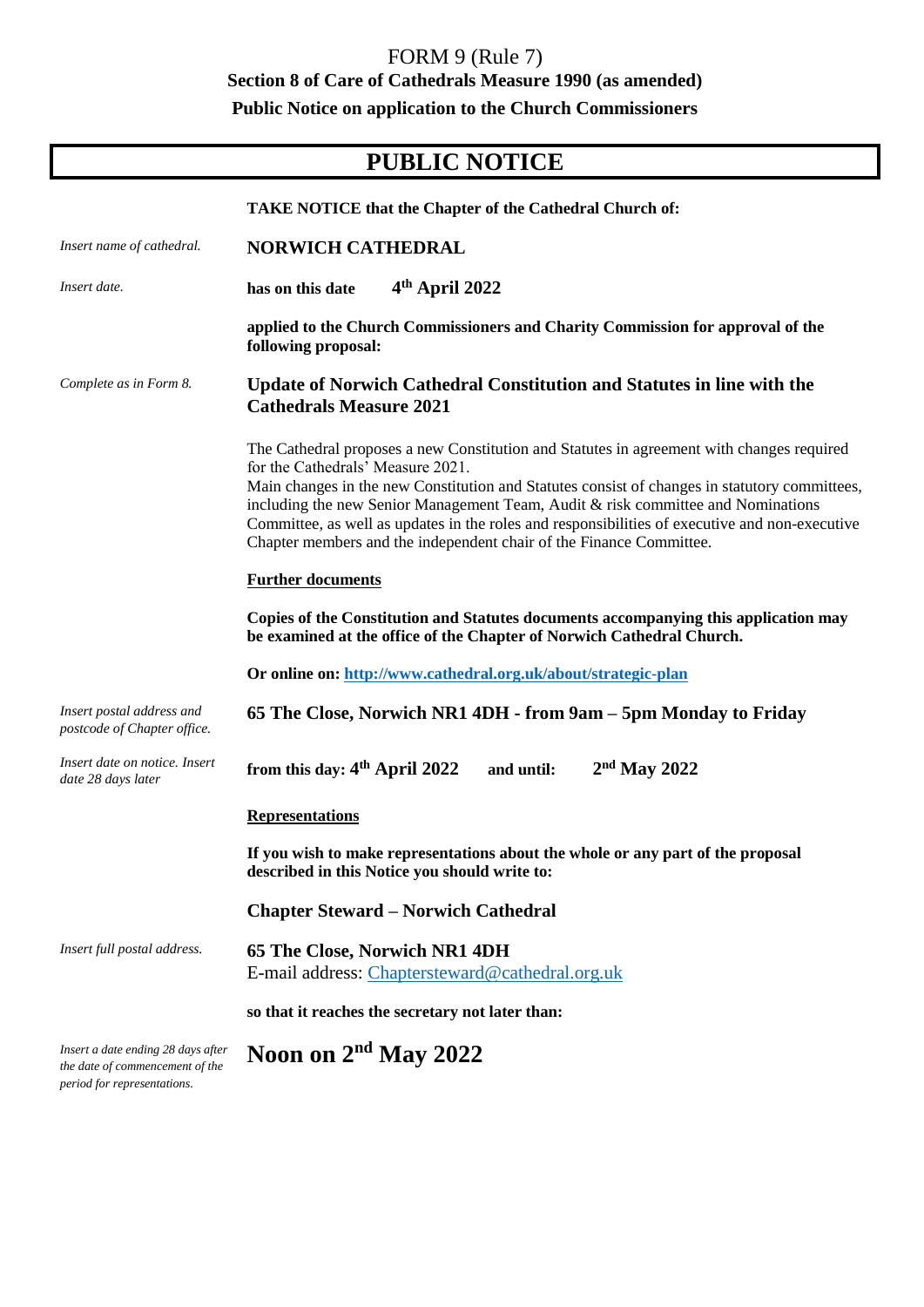## **DIRECTIONS TO CHAPTER**

1. This public notice (or a copy of it) must be displayed for a continuous period of 28 days in a prominent position inside and outside your cathedral where it is readily visible to the public.

2. A copy of this notice must be sent as follows to:

(a) the Norwich Cathedral Website – **<http://www.cathedral.org.uk/about/strategic-plan>** (b) reference to the new files to be posted on the Norwich Cathedral Notice boards.